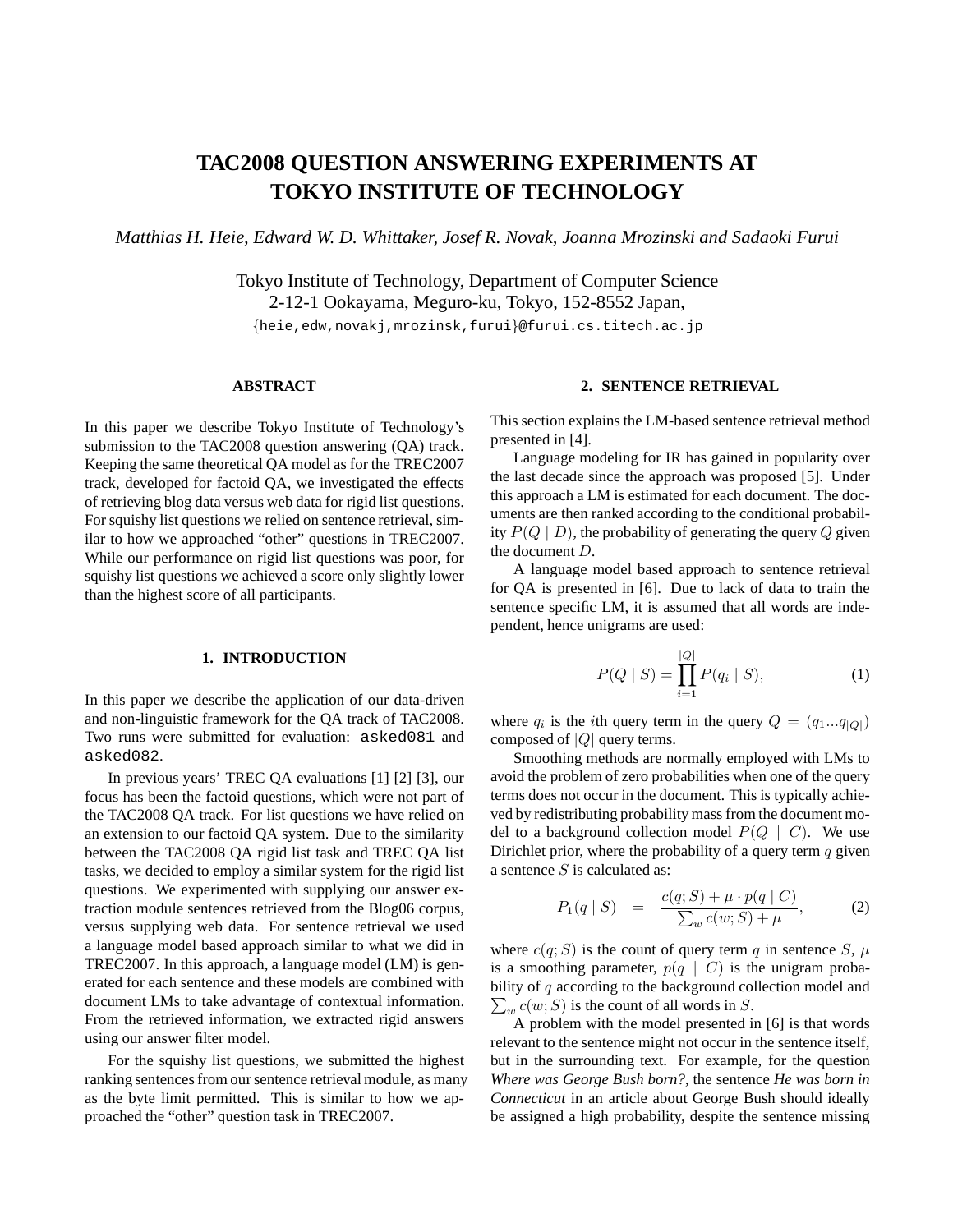important query terms. To account for this, we train document LMs,  $P_1(q \mid D)$ , in the same manner as for  $P_1(q \mid S)$  in Eq. (2), and perform a linear interpolation between  $P_1(q \mid S)$ and  $P_1(q | D)$ :

$$
P_2(q | S) = (1 - \alpha) \cdot P_1(q | S) + \alpha \cdot P_1(q | D), \quad (3)
$$

where  $0 \le \alpha \le 1$  is an interpolation parameter.

#### **3. ANSWER EXTRACTION**

For answer extraction we used the same framework as in TREC2007 [3], described in detail in [7].

We model the most straightforward and obvious dependence of the probability of an answer A on a question  $Q$ :

$$
P(A \mid Q) = P(A \mid W, X), \tag{4}
$$

where A and Q are considered to be strings of  $l_A$  words  $A =$  $a_1, \ldots, a_{l_A}$  and  $l_Q$  words  $Q = q_1, \ldots, q_{l_Q}$ , respectively. Here  $W = w_1, \dots, w_{lw}$  represents a set of features describing the "question-type" part of Q such as *when*, *why*, *how*, etc. while  $X = x_1, \ldots, x_{l_x}$  represents a set of features that describe the "information-bearing" part of  $Q$  i.e. what the question is actually about and what it refers to. For example, in the questions, *Where was Tom Cruise married?* and *When was Tom Cruise married?*, the information-bearing component is identical in both cases whereas the question-type component is different.

Finding the best answer  $\hat{A}$  involves a search over all available A for the one which maximizes the probability of the above model i.e.,

$$
\hat{A} = \arg\max_{A} P(A \mid W, X). \tag{5}
$$

Given the correct probability distribution, this is guaranteed to give us the optimal answer in a maximum likelihood sense. We don't know this distribution and it is still difficult to model but, using Bayes' rule and making various simplifying, modeling and conditional independence assumptions (as described in detail in [7]) Eq. (5) can be rearranged to give

$$
\arg\max_{A} \underbrace{P(A \mid X)}_{\substack{answer \atop retrieval}} \cdot \underbrace{P(W \mid A)}_{\substack{answer \atop filter}}.
$$
 (6)

The P(A | X) model we call the *answer retrieval model*. In this year's evaluation we didn't use the answer retrieval model, i.e.  $P(A | X)$  is uniform.

The  $P(W \mid A)$  model matches a potential answer A with features in the question-type set  $W$ . For example, it relates place names with *where*-type questions. We call this component the *answer filter model* and it is structured as follows.

The question-type feature set  $W = w_1, \dots, w_{lw}$  is constructed by extracting *n*-tuples ( $n = 1, 2, \ldots$ ) such as *Who*,

*Where* and *In what* from the input question Q. A set of singleword features is extracted based on frequency of occurrence in our collection of example questions.

Modeling the complex relationship between  $W$  and  $A$  directly is non-trivial. We therefore introduce an intermediate variable representing classes of example questions-andanswers (q-and-a)  $c_e$  for  $e = 1 \dots |C_E|$  drawn from the set  $C_E$ . In order to construct these classes, given a set E of example q-and-a, we then define a mapping function  $f : E \mapsto C_E$ which maps each example q-and-a  $t_j$  for  $j = 1 \dots |E|$  into a particular class  $f(t_i) = e$ . Thus each class  $c_e$  may be defined as the union of all component q-and-a features from each  $t_i$ satisfying  $f(t_i) = e$ . Finally, to facilitate modeling we say that  $W$  is conditionally independent of  $c_e$  given  $A$  so that

$$
P(W \mid A) = \sum_{e=1}^{|C_E|} P(W \mid c_W^e) \cdot P(c_A^e \mid A), \quad (7)
$$

where  $c_W^e$  and  $c_A^e$  refer respectively to the subsets of questiontype features and example answers for the class  $c_e$ .

Assuming conditional independence of the answer words in class  $c_e$  given A, and making the modeling assumption that the *j*th answer word  $a_j^e$  in the example class  $c_e$  is dependent only on the *j*th answer word in  $A$  we obtain:

$$
P(W \mid A) = \sum_{e=1}^{|C_E|} P(W \mid c_e) \cdot \prod_{j=1}^{l_{A^e}} P(a_j^e \mid a_j).
$$
 (8)

Since our set of example q-and-a cannot be expected to cover all the possible answers to questions that may be asked we perform a similar operation to that above to give us the following:

$$
P(W \mid A) = \sum_{e=1}^{|C_E|} P(W \mid c_e) \prod_{j=1}^{l_{A^e}} \sum_{k=1}^{|C_A|} P(a_j^e \mid c_k) P(c_k \mid a_j),
$$
\n(9)

where  $c_k$  is a concrete class in the set of  $|C_A|$  answer classes  $C_A$ . The independence assumption leads to underestimating the probabilities of multi-word answers so we take the geometric mean of the length of the answer (not shown in Eq. (9)) and normalize  $P(W | A)$  accordingly.

# **4. EXPERIMENTAL WORK**

Two different runs (asked081 and asked082) were submitted for evaluation, with their data sources given in Table 1.

## **4.1. Data pre-processing, indexing and retrieval**

Raw text was extracted from the XML format of the Blog06 collection. This text was cleaned using a series of regular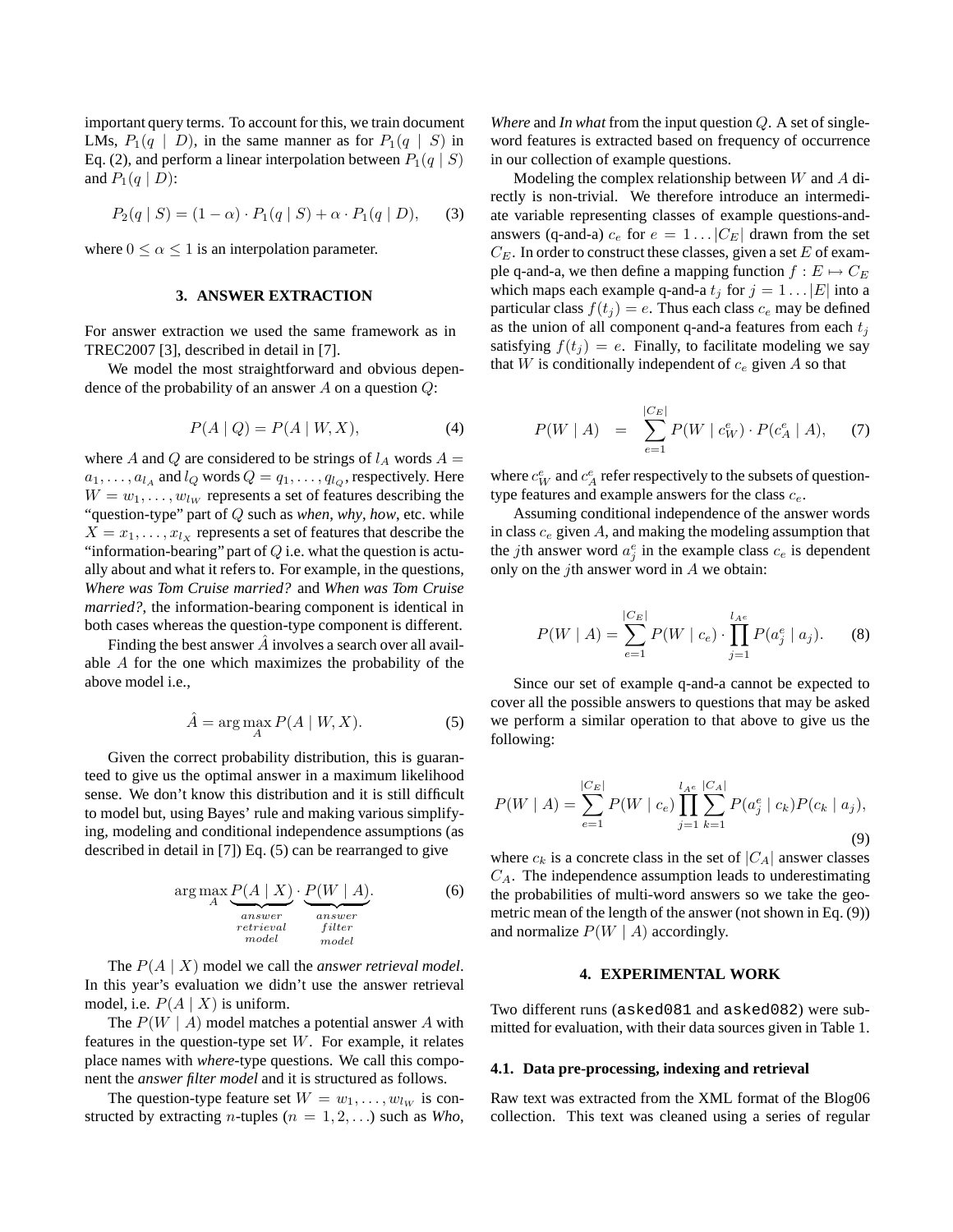| Run      | Rigid                                                                                    | Squishy                               |  |  |
|----------|------------------------------------------------------------------------------------------|---------------------------------------|--|--|
|          | asked081   Blog06 sentences <i>incl.</i> context   Blog06 sentences <i>excl.</i> context |                                       |  |  |
| asked082 | Web snippets                                                                             | Blog06 sentences <i>incl.</i> context |  |  |

**Table 1**. Data sources of the 2 runs submitted to TAC2008.

|          | Rigid   |          |             |             |         | Squishy | Avg. per-    |
|----------|---------|----------|-------------|-------------|---------|---------|--------------|
| Run      | Correct | Distinct | Unsupported | Non-exact 1 | F-score | F-score | series score |
| asked081 |         |          |             |             | 0.011   |         | 0.093        |
| asked082 |         |          |             |             | 0.003   |         | 0.068        |

**Table 2**. Performance of the 2 submitted runs, for 90 rigid list questions and 87 squishy list questions.

| Rigid |  |        | Squishy |               |        |       |
|-------|--|--------|---------|---------------|--------|-------|
| High  |  | Median | Low     | High          | Median | Low   |
| 0.156 |  | 0.063  |         | $0.000$ 0.186 | 0.091  | 0.018 |

**Table 3**. Summary of F-scores of all runs for all teams.

expressions. The pre-processed documents were then indexed using the Xapian search engine library<sup>1</sup>. A set of stopwords was used during indexing and retrieval. 150 documents were retrieved for each question. The documents were sentence segmented, using a rule-based algorithm, and the sentences were ranked using the language modeling approach explained in Section 2.

For web data we used the snippets returned by the *Yahoo* search engine. These snippets were cleaned in the same way as the Blog06 documents.

Questions were cleaned in the same way as retrieved text. If the target for a question did not appear character-for-character in the question string, it was simply appended to the end of the question string. Stopwords were removed, in addition to common question-type words such as *list* and *name*, etc. Each question was treated independently of all other questions.

#### **4.2. Rigid list question task**

In asked081, for each question, the top 100 Blog06 sentences and their contexts (the immediately preceding and succeeding sentence), were passed to the answer extraction module. In asked082 the top 100 web snippets were used.

Our factoid QA system always outputs a list of candidate answers ranked by their probabilities. The issue for the rigid list task is therefore to determine how many of the top answers to submit so as to maximize the F-score. We chose simply to submit the top 10 answers of the answer extraction module.

#### **4.3. Squishy list question task**

We used our sentence retrieval module to answer squishy list questions, as we did for "other" questions in the TREC2007 QA evaluation. In asked081 we submitted the highest ranking sentences, as many as the limit of 7000 bytes permitted. In asked082 we submitted the highest ranking sentences and their contexts (the immediately preceding and succeeding sentence), again as many as the byte limit permitted.

# **5. RESULTS AND DISCUSSION**

The results for the 2 submitted runs on the 2 tasks are shown in Table 2.

Our system is essentially a factoid QA system. We have previously used an extended version of this system for TREC QA list questions, as explained in Section 4.2, but we have performed poorly on the list task in previous evaluations. The results show that in this year's TAC QA track our rigid list scores are considerably lower than the median, shown in Table 3. When considering only the best run of each participant, we had the lowest score. Many of the questions were "who" questions, where the system is asked to provide the name of opinion holders, such as the name of a blog or its owner, or a blog poster. Our system consistently failed to answer these questions correctly.

Using the Blog06 collection as data source yields a significantly higher F-score than using web data. To some extent this can be explained by the fact that only supported answers count in the calculation of the F-score. Finding a supporting document in the Blog06 collection is naturally more difficult if the answer is extracted from a different collection. But also when non-exact and unsupported questions are considered, we are able to extract more correct answers using the Blog06 collection than the web: 25 vs. 14.

Figure 1 shows to what extent we are able to retrieve correct answers in the sentence retrieval stage. The graph shows how many of the 90 rigid list questions have  $N$  or more unique reference answers within the retrieved sentences, as the number of sentences varies. Note that if *# sentences per*

<sup>1</sup>http://www.xapian.org/